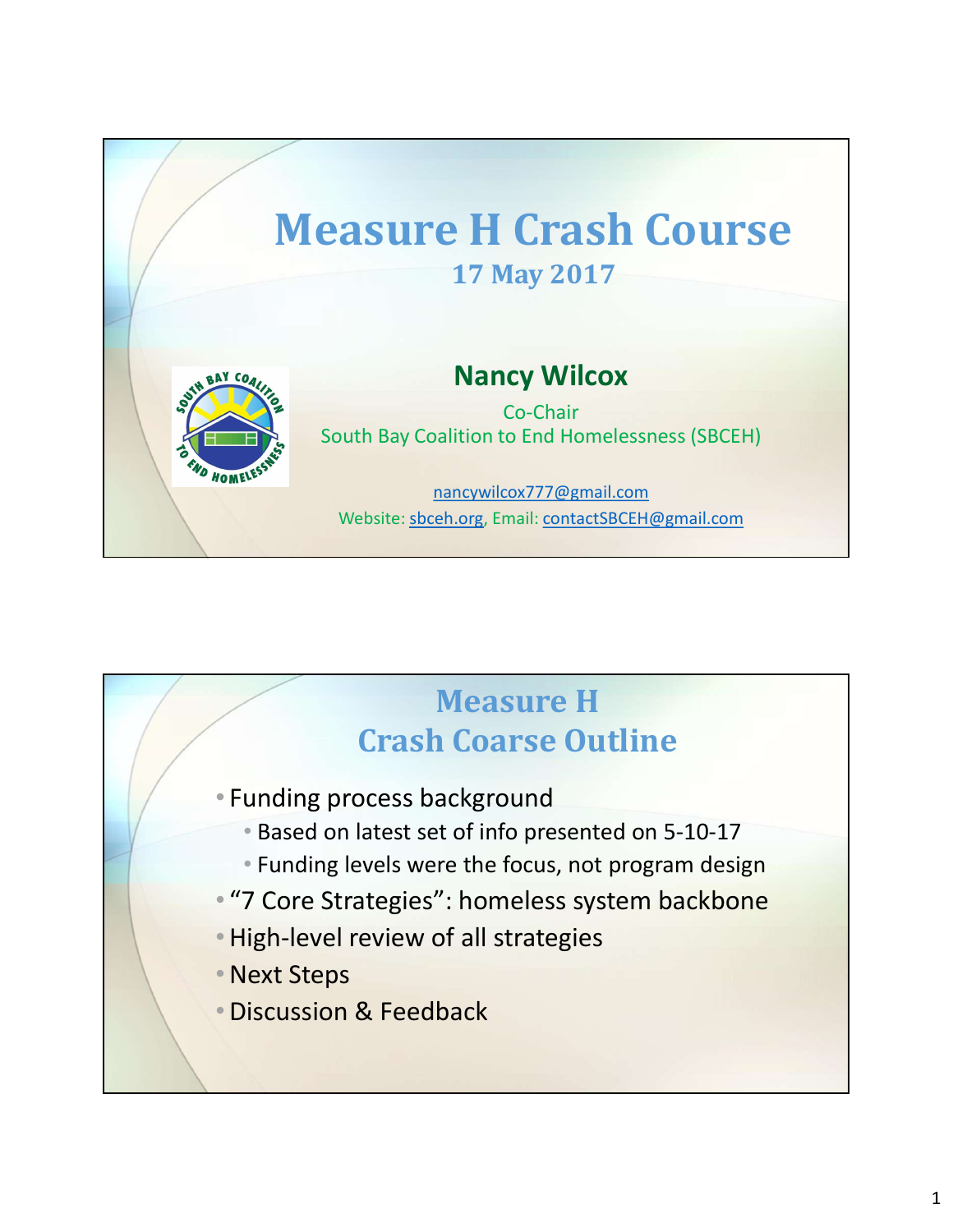



## **Background**

- Out of 47 original Feb '16 Board-approved strategies, 17 identified for Measure H funding, with 4 added
- Each strategy has a lead County agency(ies)
	- Asked to develop plan for Year's 1-2-3

## Revenue Funding Process

- 50 Member "Revenue Planning Working Group"
- Five public meetings (19 hours)
- One community webinar plus public comment period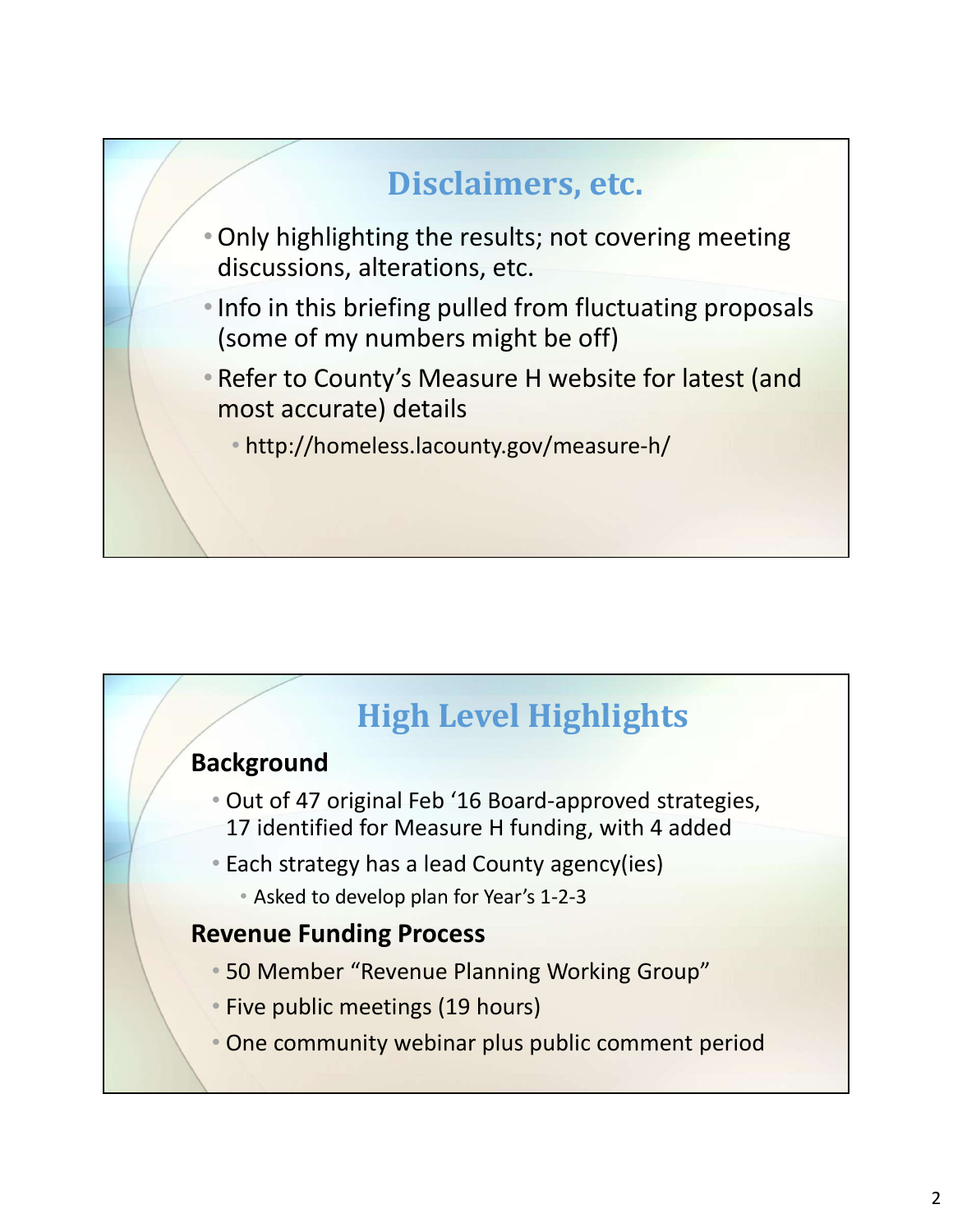# Additional Handouts

- 1. Final agreed-to proposed funding amounts for first three years (consensus reached on them all)
- 2. Geographic funding allocated chart (will go by Homeless Count 2017 #'s)
- 3. "Revenue Planning Working Group" 50 person roster
- 4. PSH development pipeline chart
- 5. "Feasible Faith-Based Strategies"

## Tiny Bit About Funding

• Per BoS: "Funding to not supplant existing departmental homelessness efforts"

- Priority went to Core Strategies
- Ramp-up considerations
- •Unspent money put in general pool for next year
- Reevaluate funding levels each spring for upcoming fiscal year (July start date)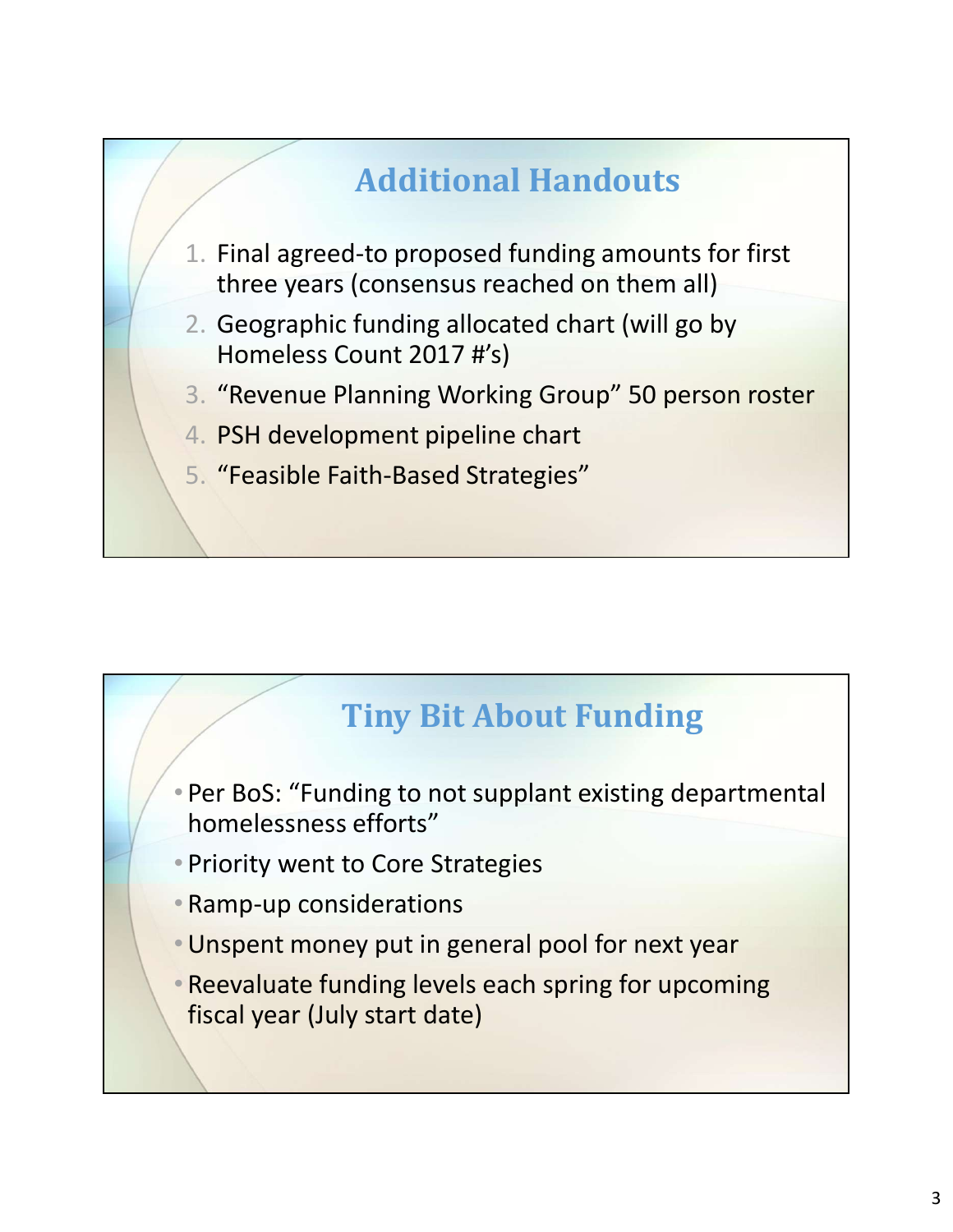

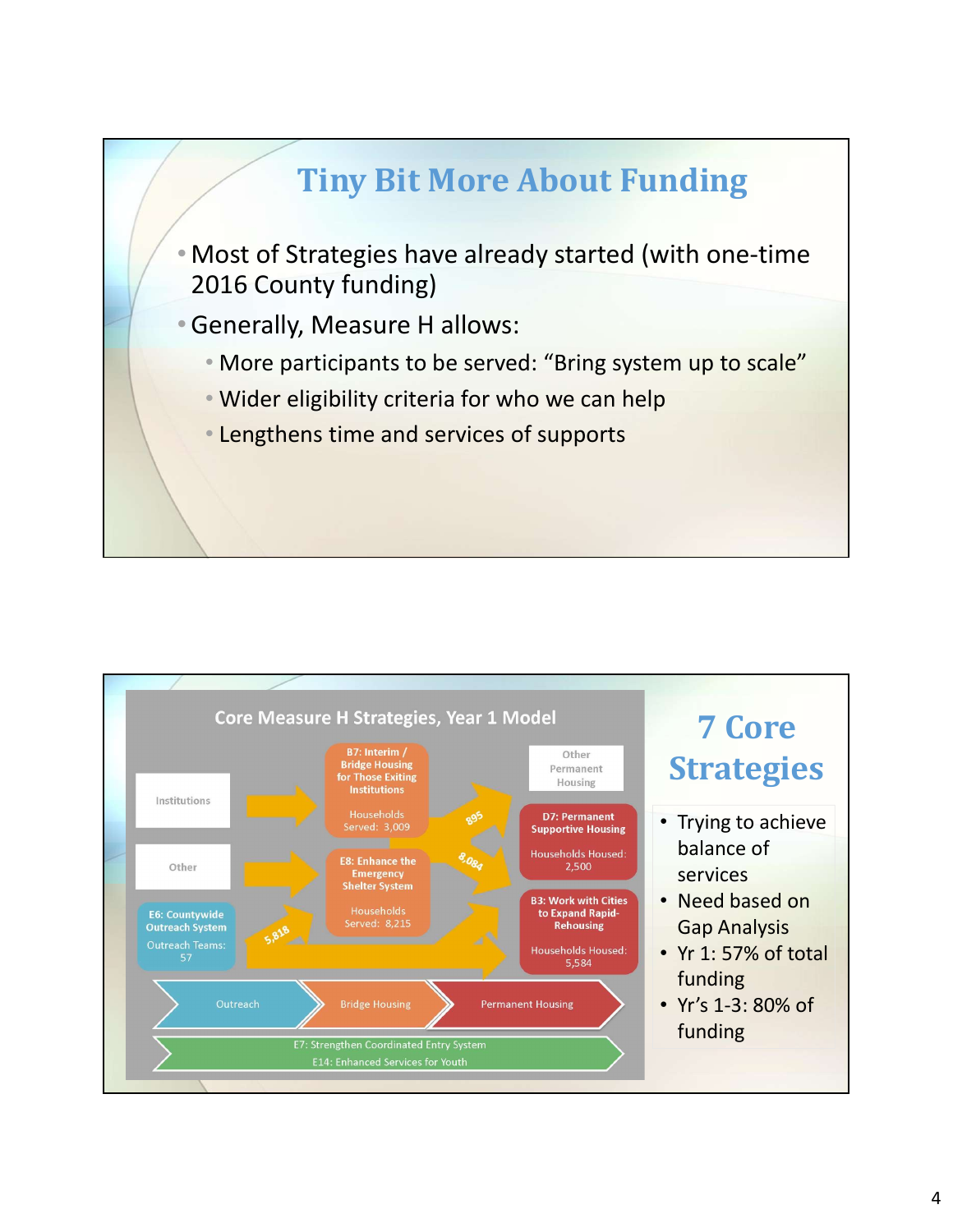

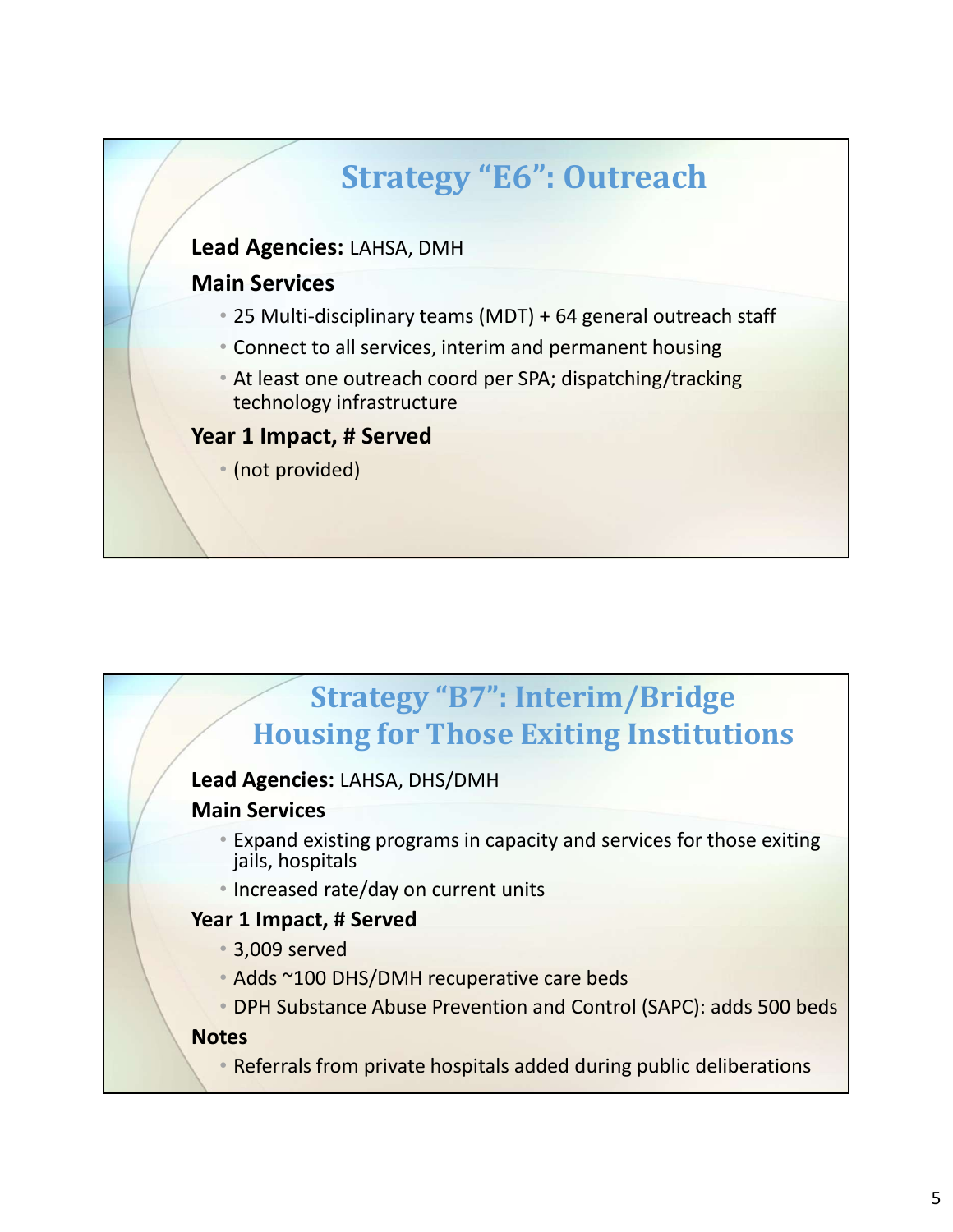## Strategy "E8": Enhance Emergency Shelter System

#### Lead Agency: LAHSA, DHS/DMH

#### Main Services

- Increase bed rates for enhanced service quality
- Capital Assist for acquisition or rehab of shelter facilities

#### Year 1 Impact, # Served

- 8,215 served
- Continued funding for 1,669 shelter beds, with increase of 825 beds
- 17 DV transitional housing units

# **Strategy "D7": PSH Services**<br> **and Rental Subsidies**<br> **therefore**<br> **intervices**<br> **intervices**<br> **interviewed are assessment**<br> **interviewed**<br> **interviewed**<br> **including Prop HHH new units**<br> **including Prop HHH new units**<br> **i** Strategy "D7": PSH Services and Rental Subsidies

#### Lead Agencies: DHS, DMH

#### Main Services

- Intensive case mgmt; enhanced mental health, substance abuse outreach and assessment
- Anticipated rental subsidies for 15,000 PSH units over 5 years, including Prop HHH new units

#### Year 1 Impact, # Served

• 2,500 clients

#### **Notes**

- One of newly added Strategies
- 
-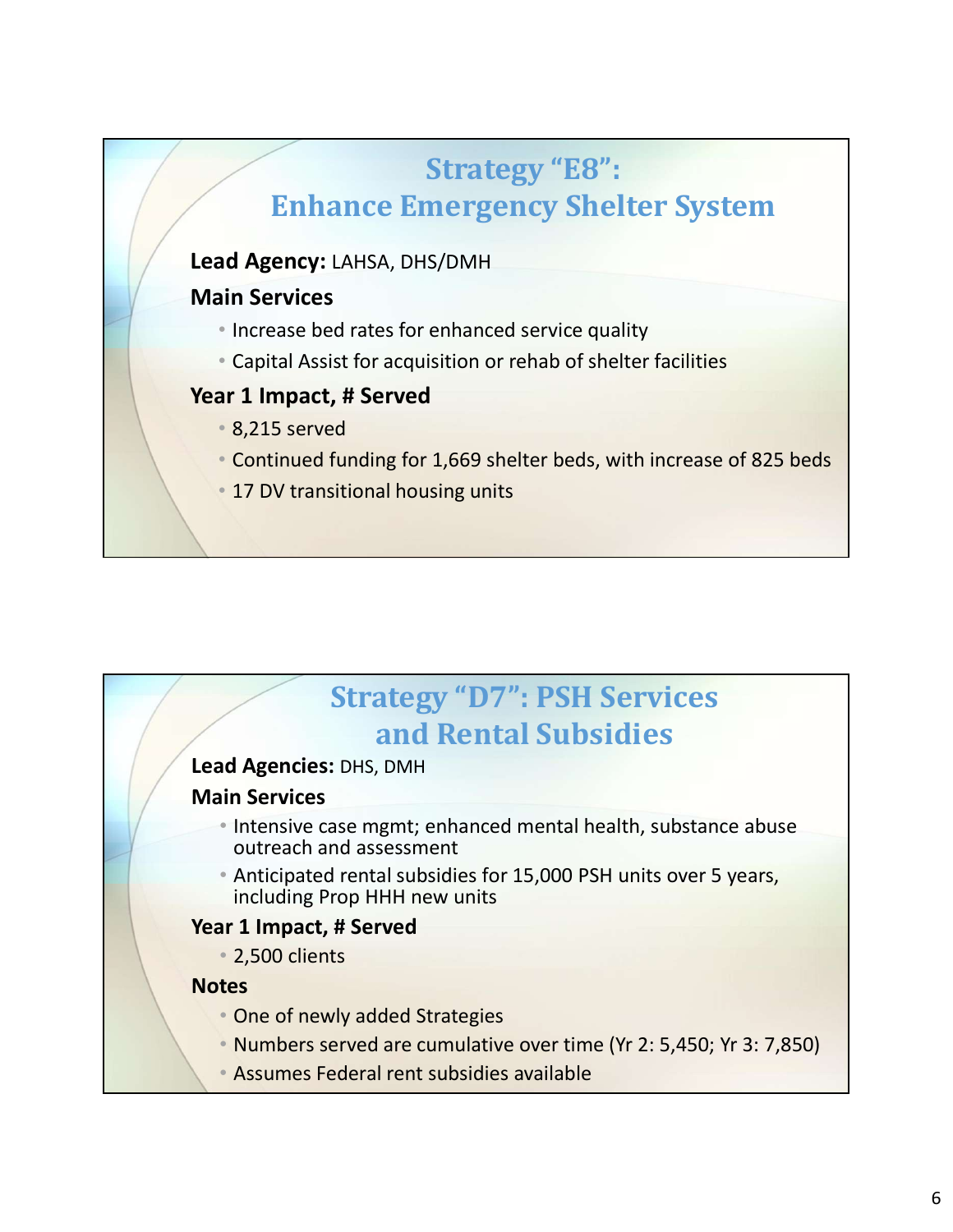

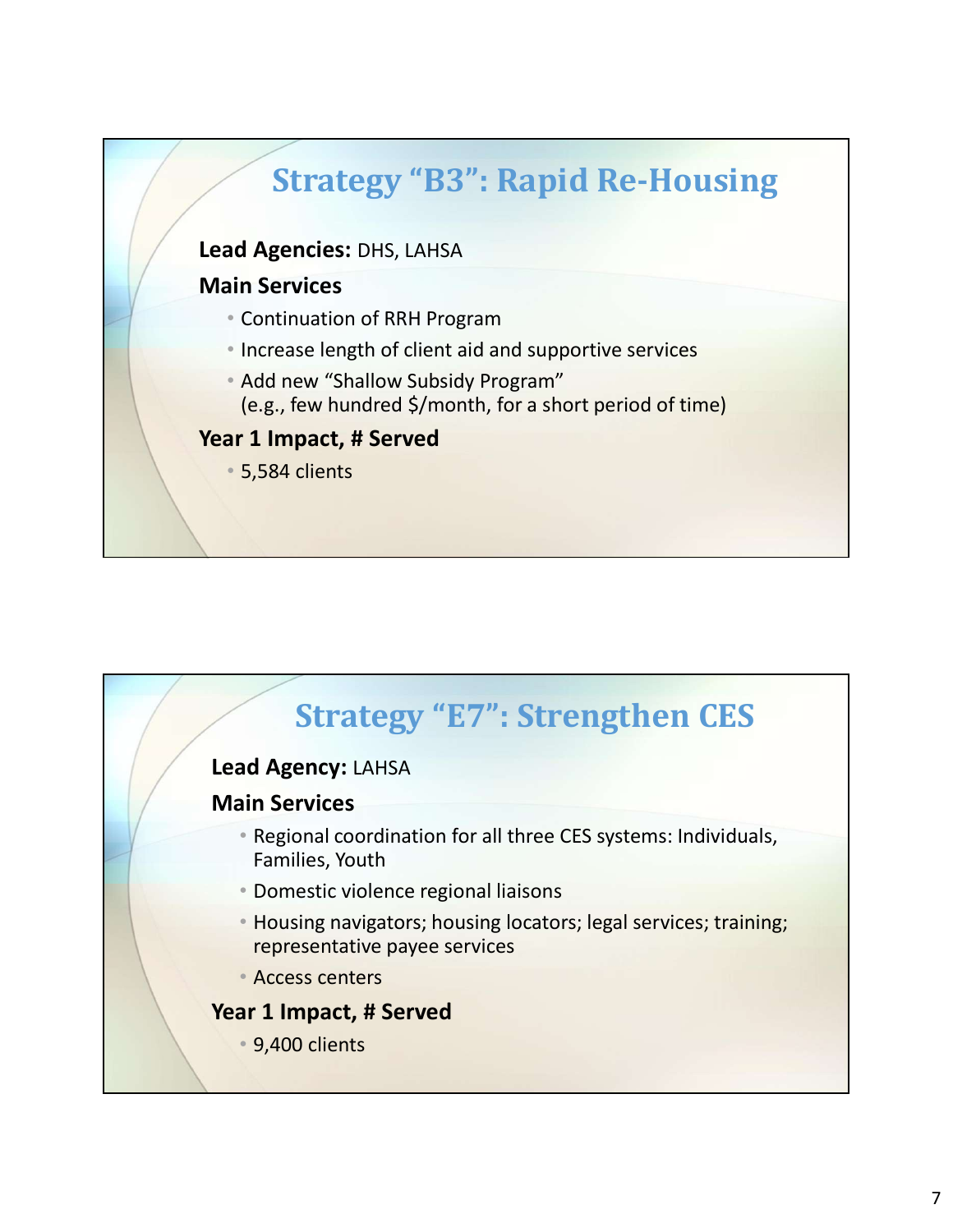

## Strategy "A1": Homeless Prevention Program for Families

#### Lead Agencies: LAHSA, DPSS

#### Main Services

- Expansion of existing services to all families (beyond CalWORKs)
- Shelter Diversion Services
- Workforce development, housing retention, expanded legal services

#### Year 1 Impact, # Served

• 500 families at imminent risk of homelessness

#### **Notes**

• Prevention strategies still emerging area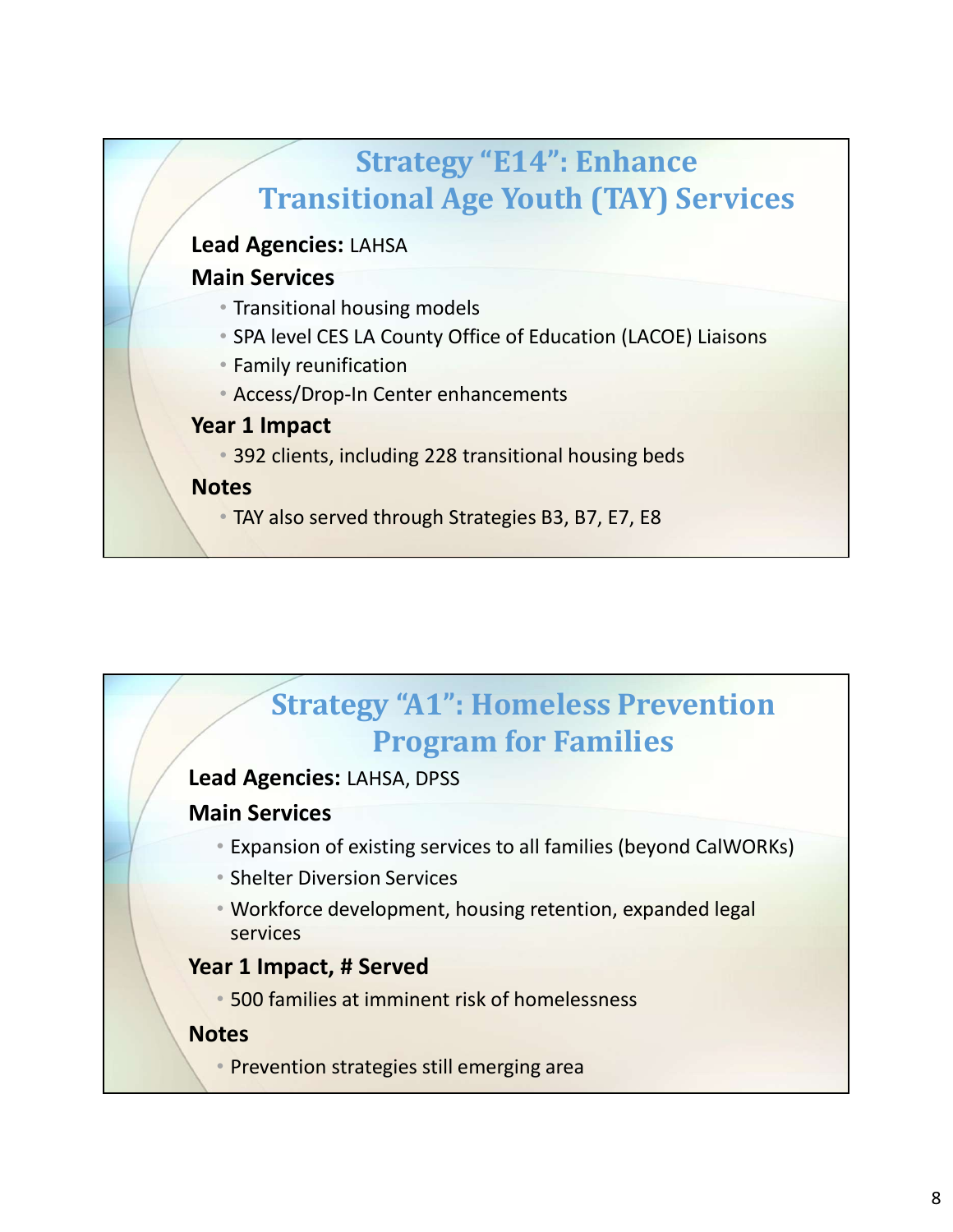

## Strategy "B1": Subsidized Housing for SSI Seeking Individuals

#### Lead Agencies: DHS, DPSS

#### Main Services

- To cover short term housing needs during SSI application process
- Housing subsides
- Move-in costs

#### Year 1 Impact, # Served

• 833 homeless, disabled individuals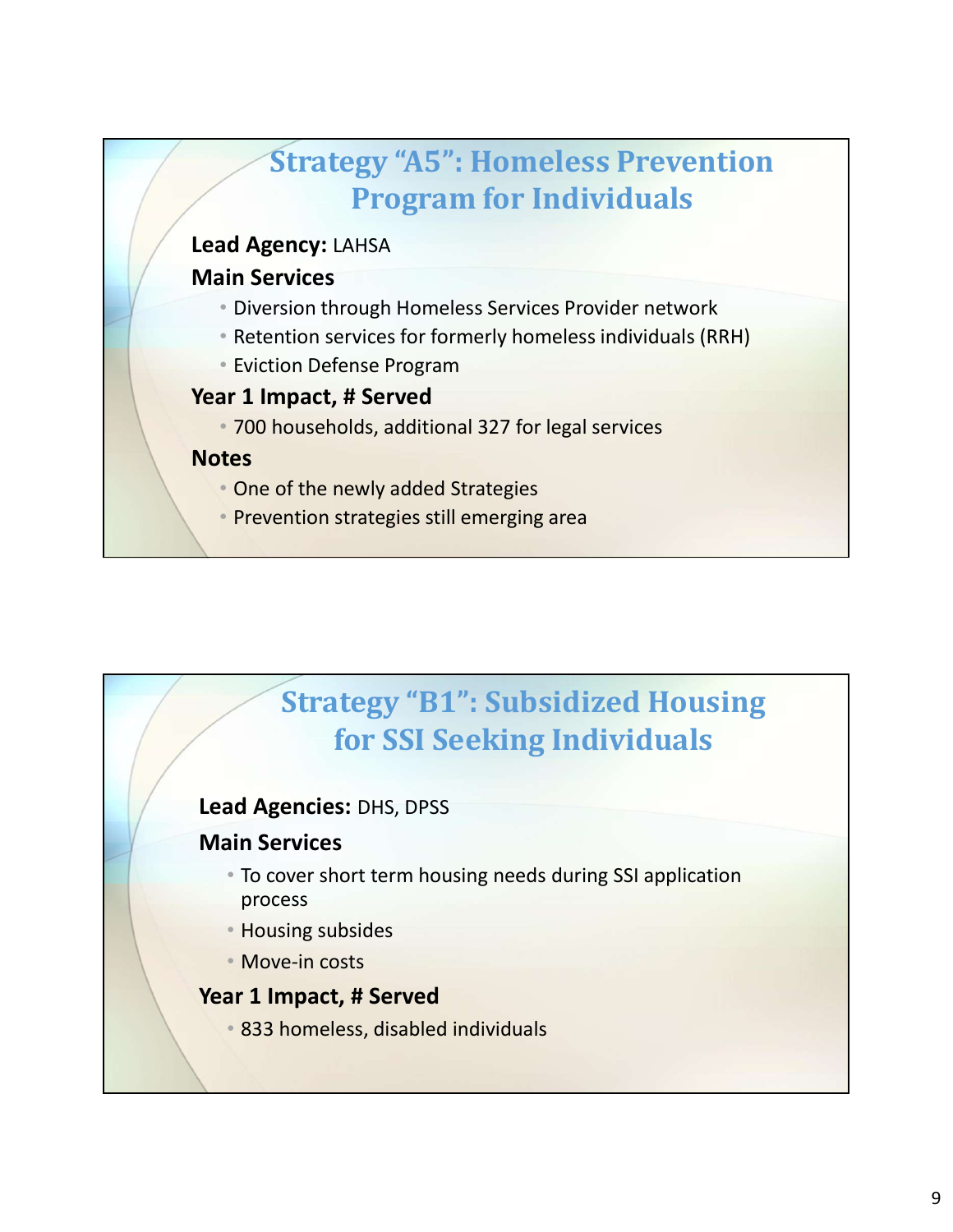

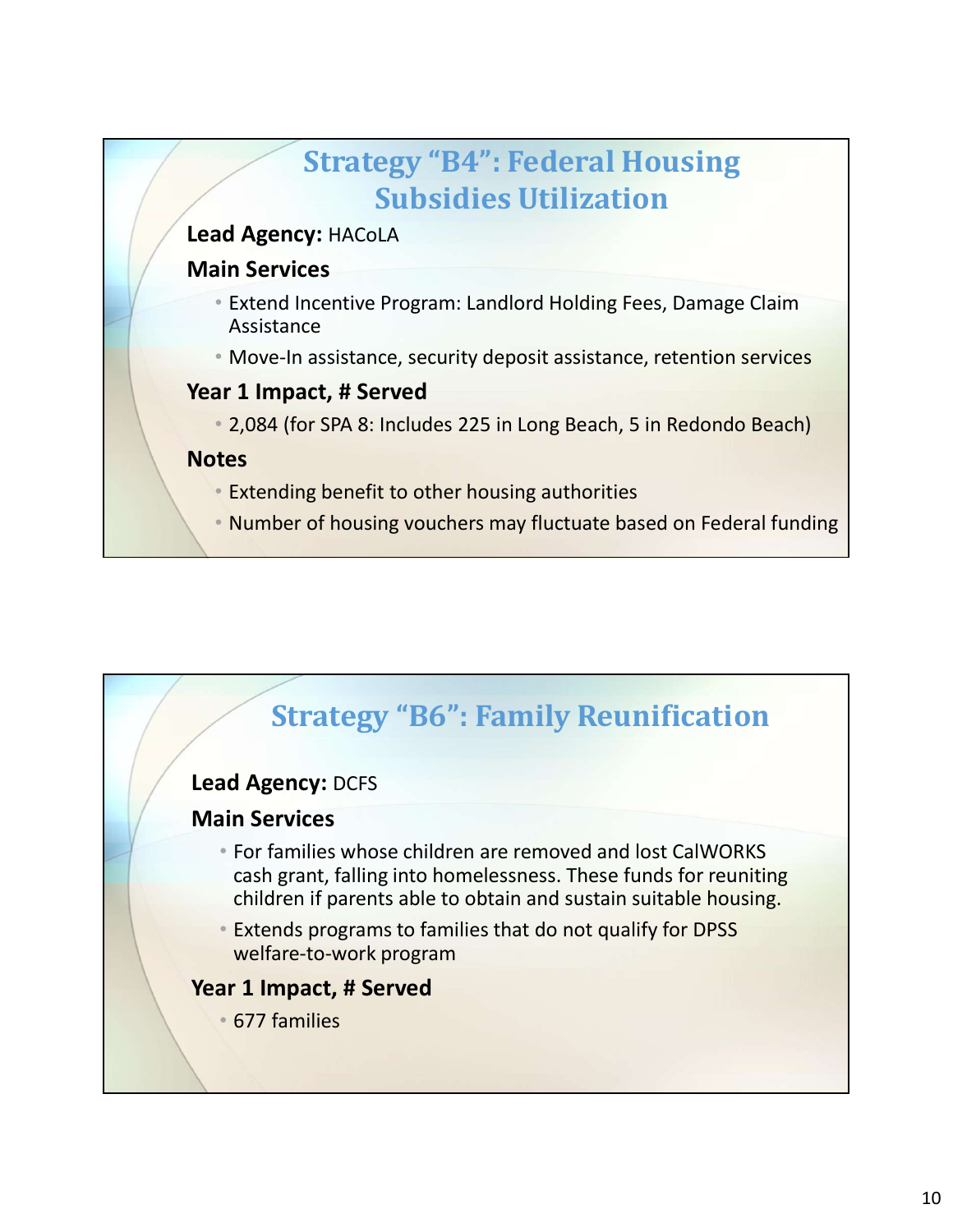

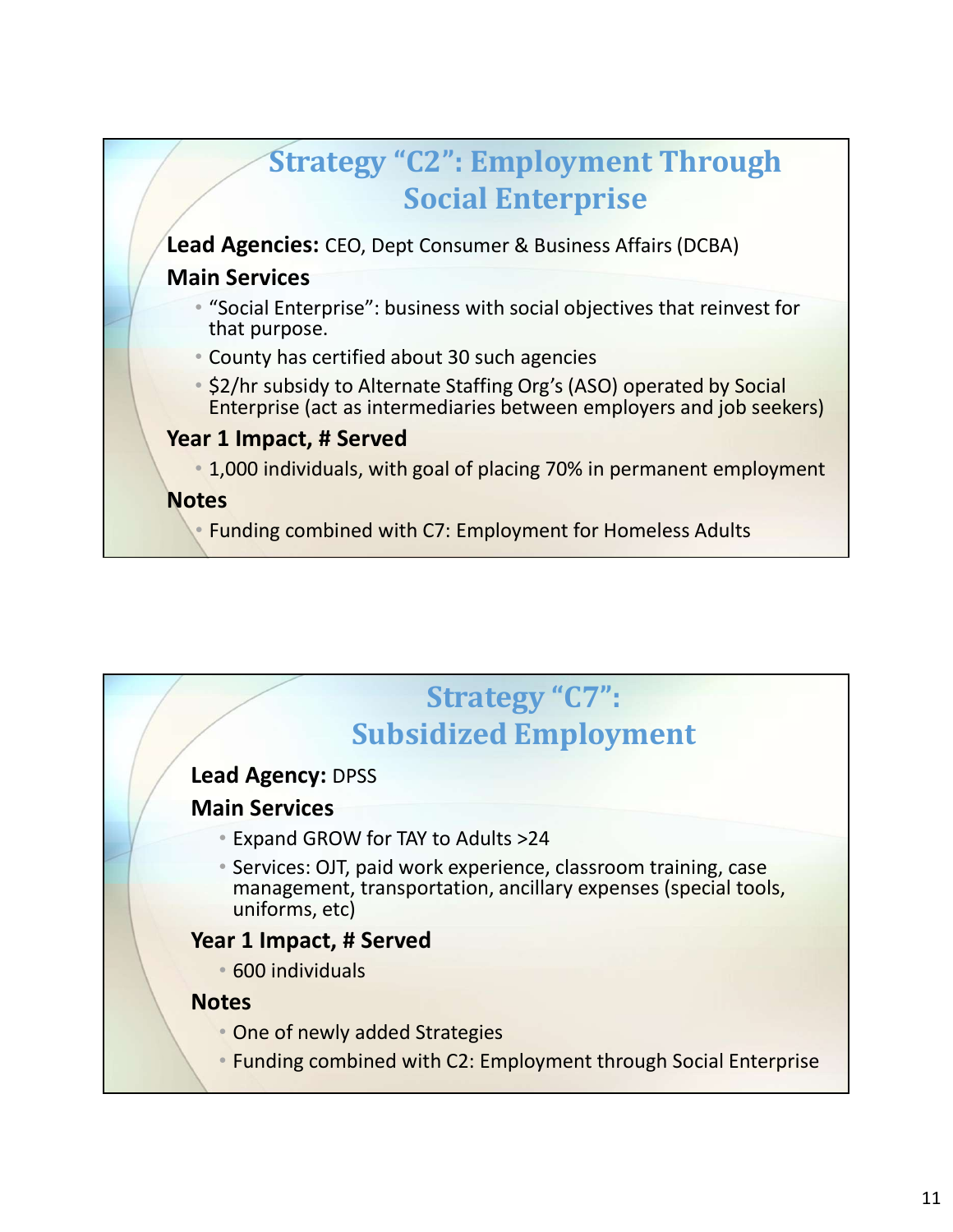

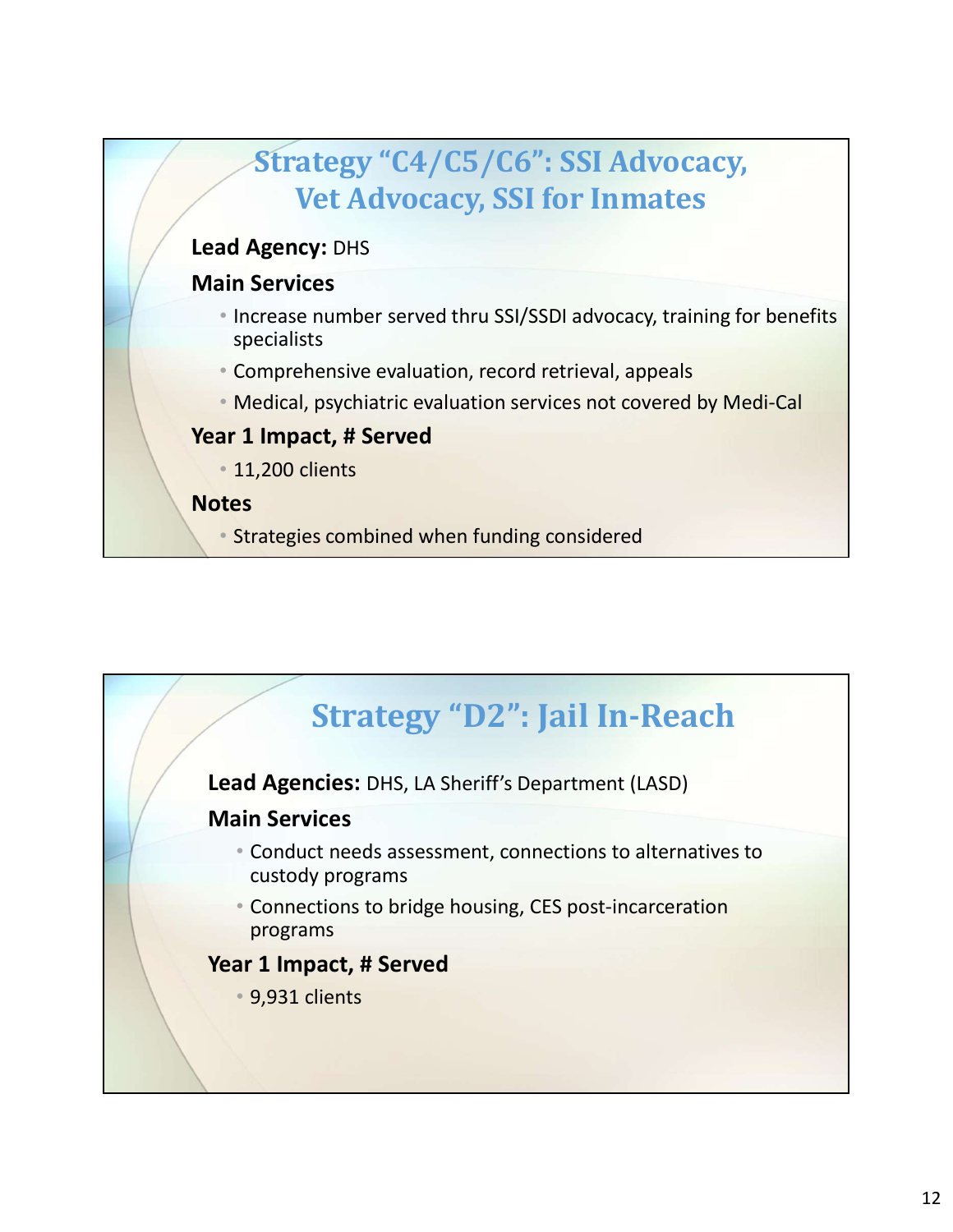

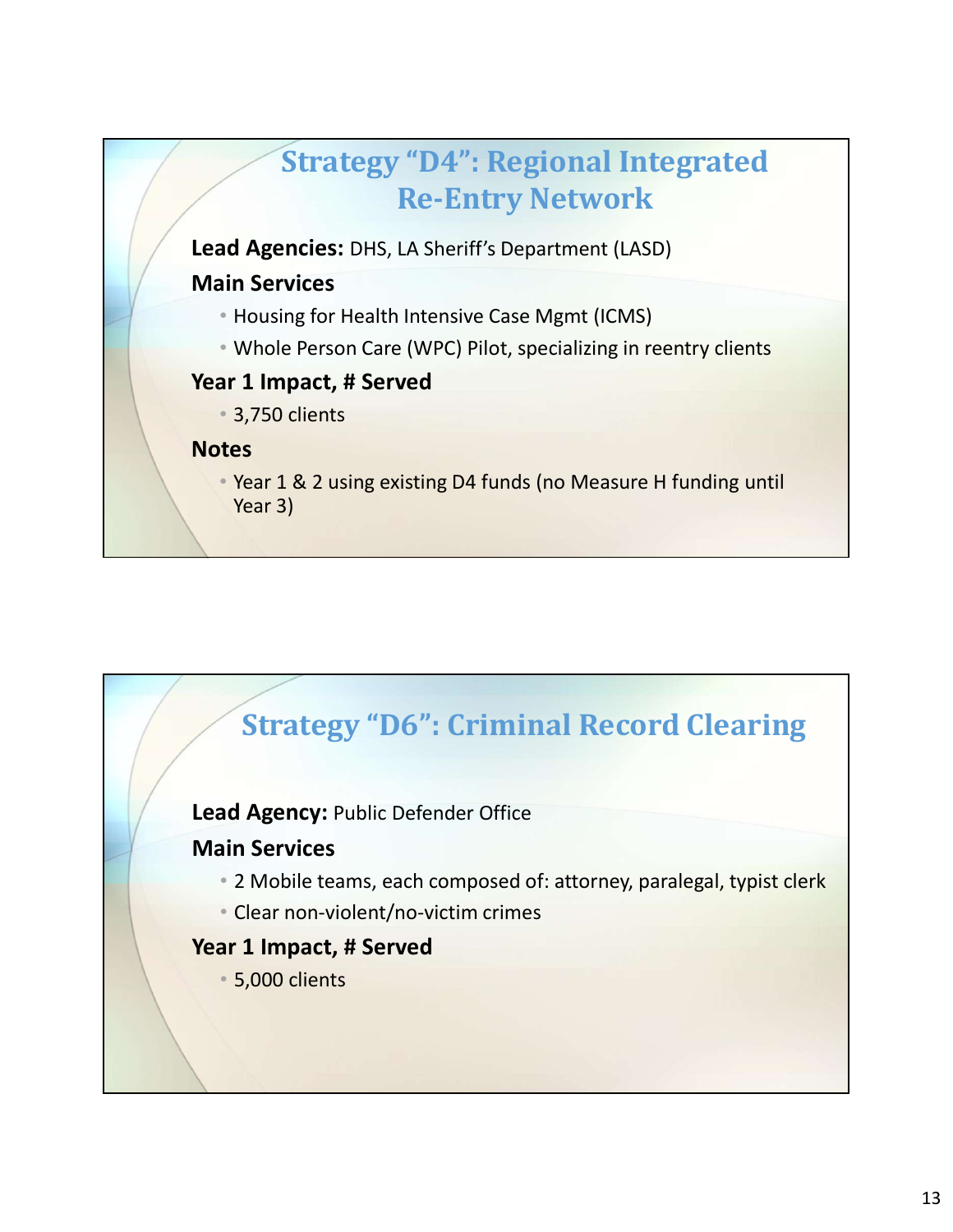

## Strategy "F7": Housing Innovation

Lead Agency: Community Development Commission (CDC),

#### Main Services

- Encourage inventive solutions
- Invitation for non-traditional housing developer involvement

#### Year 1 Impact, # Served

• Creative solutions to create more housing stock

#### **Notes**

• One time \$5M funding, unspent monies rolled over into next year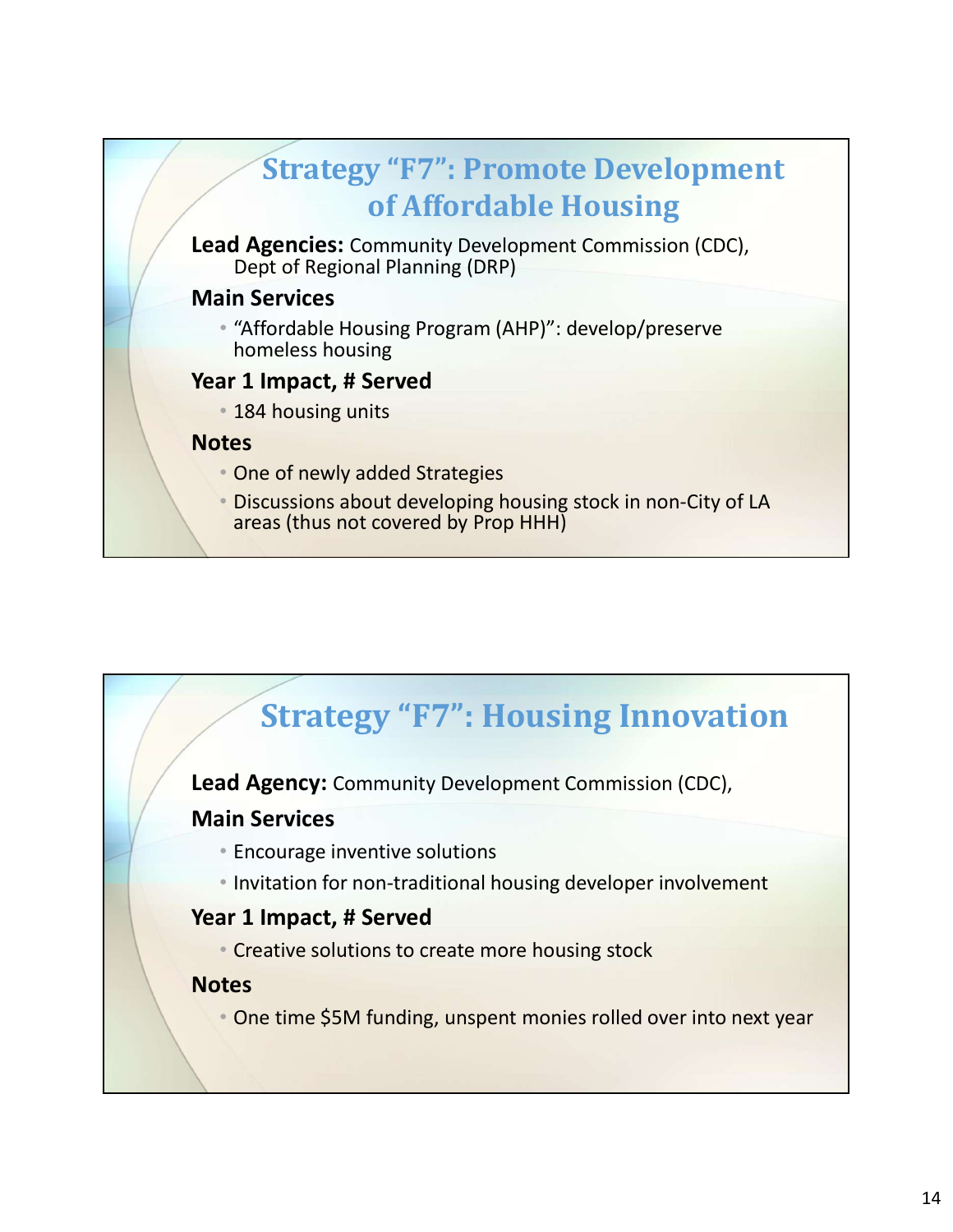# Formal Next Steps

#### Formal Approval

- May 25<sup>th</sup>: County Supervisors' Homeless Deputies Mtg
- June 13<sup>th</sup>: Present to Board of Supervisors for approval

#### Year 1 Implementation

- Contract mod's to existing contracts (e.g., E7: Strengthen CES)
- RFP process for others
	- Great desire to expand grantees, including to non-traditional stakeholders

#### Oversight/Accountability

- 5 Member "Citizen's Oversight Advisory Board," Supervisor appointed
- County Auditor Controller: conduct independent auditor
- Quarterly progress reports to Board of Supervisors